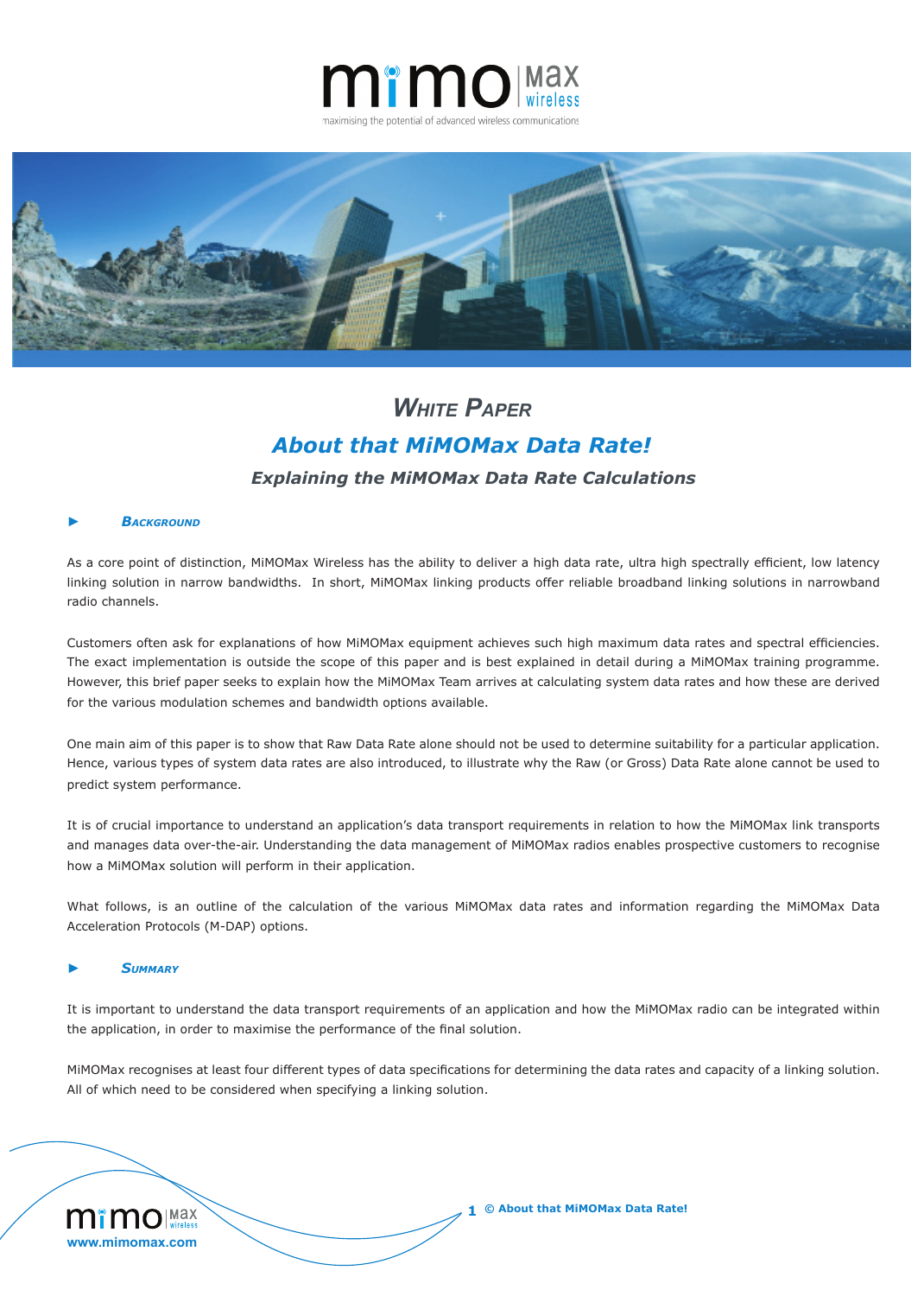## i) **Raw (or Gross) Data Rate**

This is the total over-the-air system data rate, including all forward error correction, system management and maintenance data. It is a function of the symbol rate and the modulation scheme used.

### ii) **Net Data Rate**

This is the over the air data rate as specified in the MiMOMax data sheets. It is less than the Raw Data Rate as it excludes all of the overhead data defined above. The Net Data Rate specifies the minimum that can be expected, however, the typical measured data rate will generally be significantly higher.

#### iii) **Effective Data Rate**

The Effective Data Rate is the measured over-the-air rate, which can be achieved by using one or more of the MiMOMax M-DAP options. The Effective Data Rate can be greater than the Raw or Net Data Rate by a factor of several times depending on data types.

# iv) **Virtual Data Rate**

This is a notionally "equivalent" data rate that can be achieved when compared to other systems that do not have the capability to manage the over-the-air data, in a spectrally efficient manner. It provides a notional performance equivalency.

The MiMOMax product family, because of its progressive data management, has demonstrated it is an effective narrow band linking solution, which significantly outperforms wideband linking solutions when servicing the same application. In determining the best fit, it is important that the characteristics of the data requirements are well understood and that Net Data Rate alone is recognised as not the best, and certainly not the only, determinant of performance for the total system.

#### ► *Understanding the Various Data Rates on MiMOMax Systems*

## **Gross Data Rate**

The MiMOMax Radio Unit is a software-flexible digital radio platform, capable of transmitting Raw (or Gross) Data Rates of up to 320kbps, using 20k symbols per second.

This provides an industry-leading raw spectral efficiency of up to 16b/s/hz (when running in its highest modulation mode). In order to meet the various international radio compliance requirements, these radios are run in 25kHz or 12.5kHz channels, the latter (12.5kHz) option providing up to 160kb/s Gross Data Rate.

For the 25kHz implementation, this Gross Data Rate is derived by running the system at 20k symbols per second and then applying high order modulations to the data stream.

For example the gross bit rate is calculated as follows:

| <b>Modulation</b><br><b>Scheme</b> | <b>Bits per</b><br><b>Symbol</b> | Data Rate<br>kbps | <b>Multiply by 2 for MiMO</b><br><b>Implementation</b> |
|------------------------------------|----------------------------------|-------------------|--------------------------------------------------------|
| <b>OPSK-40AM</b>                   |                                  | 40                | 80                                                     |
| <b>OAM16</b>                       |                                  | 80                | 160                                                    |
| <b>QAM64</b>                       |                                  | 120               | 240                                                    |
| <b>OAM256</b>                      |                                  | 160               | 320                                                    |

#### **20k Symbols per Second**

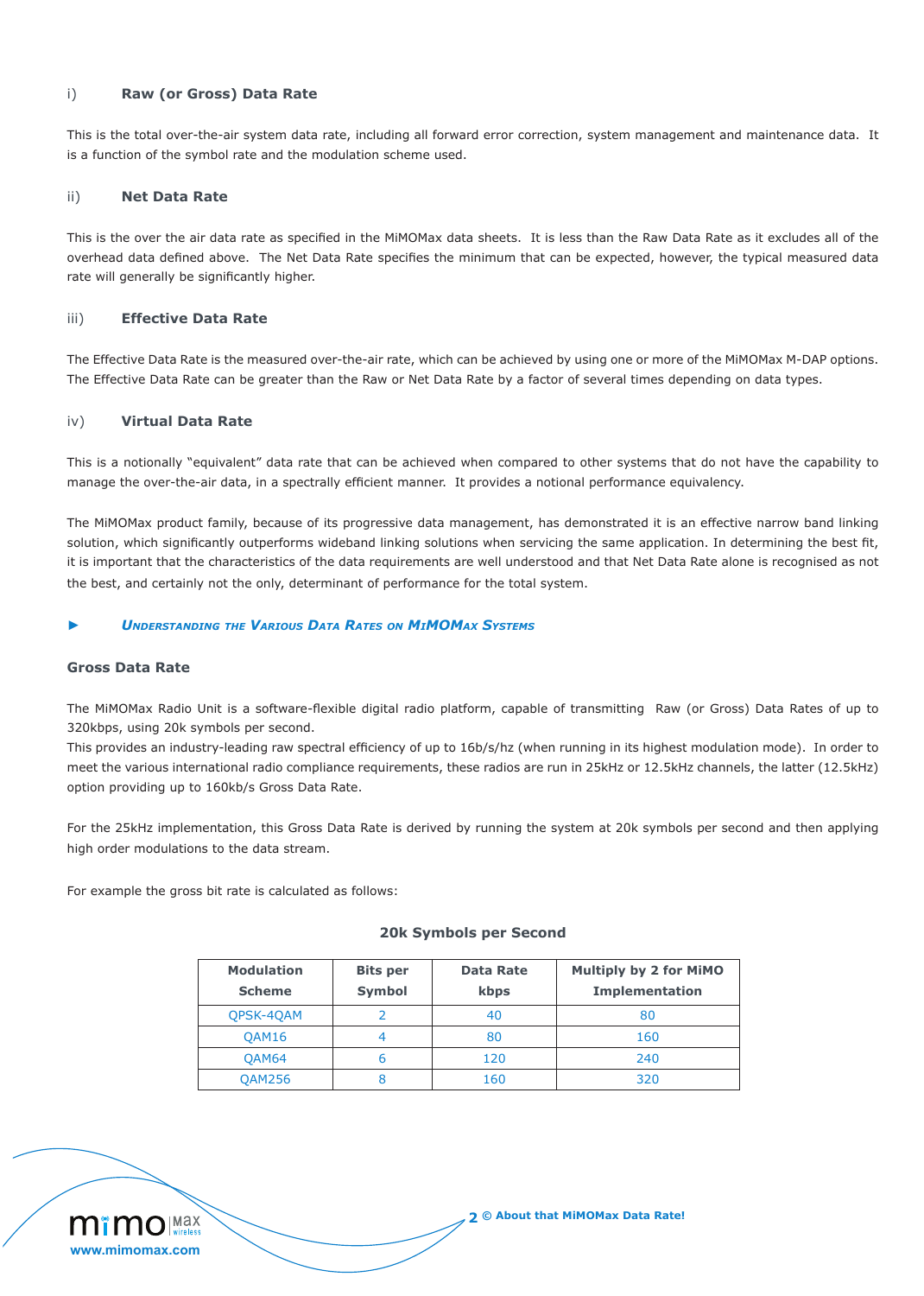The highest modulation rate provides 8 x 20k symbols per second, which equals 160kbps. This is then doubled again via the MiMO solution, to provide a radio linking Raw Data Rate of 320kbps when using the QAM256 (Nitro) option. Please note that all MiMOMax data rates are full duplex and fully symmetrical.

At this point it is often pointed out that, while the theory may support this, the practical implementation of such high symbol rates in narrow bandwidths is not practically possible. Contrary to such opinions, this is exactly what MiMOMax radios do. Once more, the technical design is outside the scope of this paper but to summarise, MiMOMax products achieve this by implementing true MiMO, using very high levels of digital signal processing, dual ultra linear digital Cartesian loop transmitters, and dual high performance receiver line ups. This allows for transmission, reception and recovery of separate data on each transmitter/receiver pair while only occupying a single radio RF channel.

Notably, while MiMOMax radios successfully and reliably achieve very high modulation rates, supplementing them with MiMO is the most efficient way possible to get these high levels of spectral efficiency. An extrapolation of the modulation schemes and possible data rates shows that it is not possible to approach the efficiency of the true MiMO implementation by further increasing modulation rates alone.

In 12.5kHz the symbol rate is halved as outlined below.

| <b>Modulation</b><br><b>Scheme</b> | <b>Bits per</b><br><b>Symbol</b> | <b>Data Rate</b><br>kbps | <b>Multiply by 2 for MiMO</b><br><b>Implementation</b> |
|------------------------------------|----------------------------------|--------------------------|--------------------------------------------------------|
| <b>OPSK-40AM</b>                   |                                  | 20                       | 40                                                     |
| QAM16                              |                                  | 40                       | 80                                                     |
| <b>OAM64</b>                       | ь                                | 60                       | 120                                                    |
| <b>QAM256</b>                      |                                  | 80                       | 160                                                    |

# **10k Symbols per Second**

This defines the Raw (or Gross) Data Rates available in the various configurations and modulation schemes (Raw Data = Gross Data).

### **Net Data Rates**

The MiMOMax data sheets (located at: http://mimomax.com/network-digital-link-ndl/), quote the "Net data rates" for the various modulation schemes. The difference between the Raw and the Net Data is the link overhead data, which is only accounted for within the Raw Data Rate. The overhead data is made up of:

- ▶ Forward error correction coding to improve overall system performance
- ► Control data running over-the-link to maintain control and synchronisation of the link
- Management and reporting data running over-the-link for diagnostics and maintenance purposes

The Net Data Rate equals the Raw (or Gross) Data Rate, less this link overhead data.

When quoting the performance of MiMOMax products, the MiMOMax team adopt a conservative perspective. While the data sheets quote the Net Data Rates, it is important to note that typically these are conservative numbers, and that "typical Net data rates" may at times be significantly higher (an example is outlined in the table below).

# **Typical Net Data Rates (25kHz System)**

| <b>Modulation</b> | <b>Raw Data Rate</b> | <b>Net Data Rate</b> | <b>Actual Typical Net</b> |
|-------------------|----------------------|----------------------|---------------------------|
| <b>Scheme</b>     | kbps                 | <b>Specified</b>     | <b>Data Rate</b>          |
| QPSK-4QAM         | 80                   | 64                   | 66                        |
| OAM16             | 160                  | 128                  | 132                       |
| <b>QAM64</b>      | 240                  | 210                  | 216                       |
| <b>QAM256</b>     | 320                  | 256                  | 264                       |



**3 © About that MiMOMax Data Rate!**